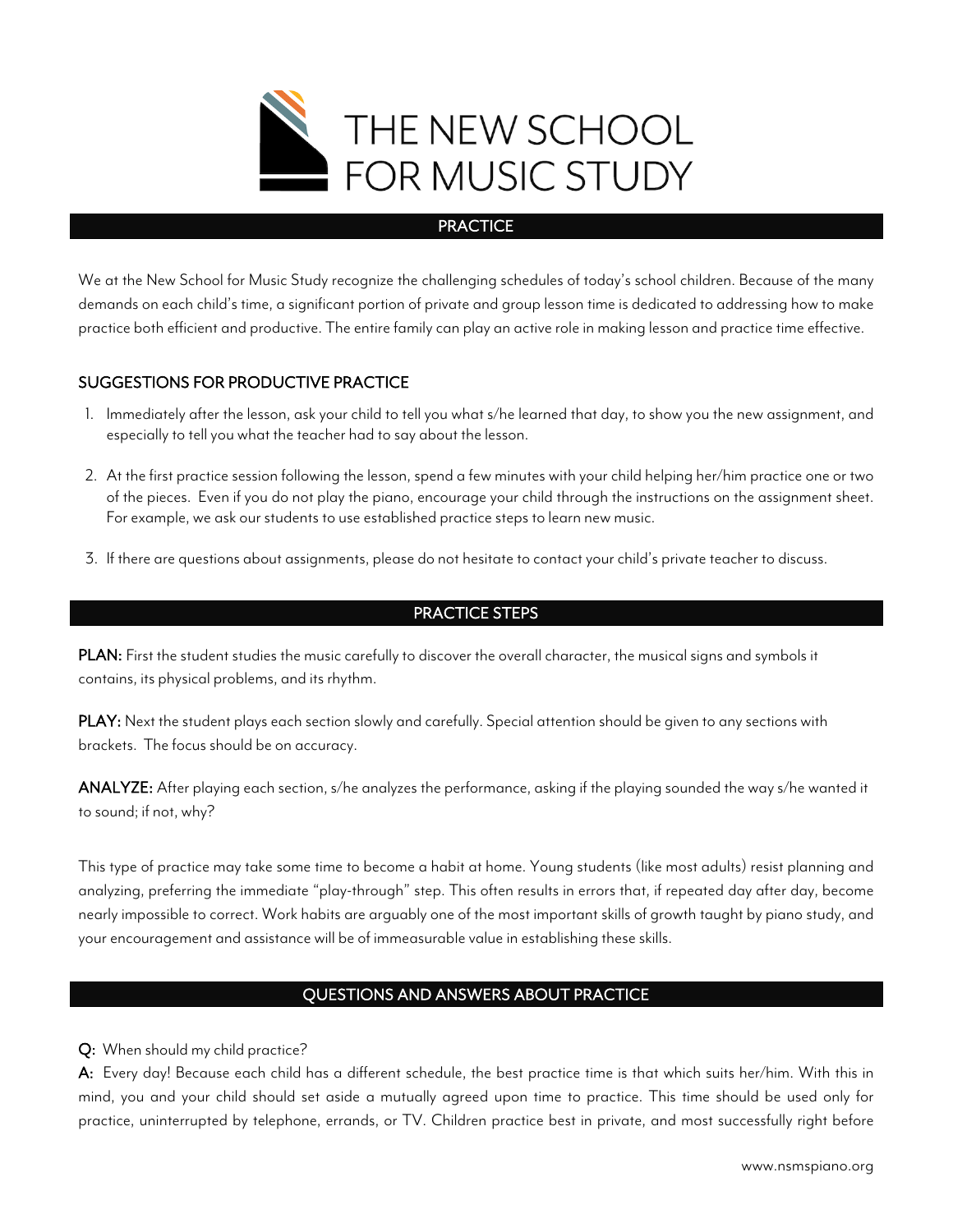school or immediately after dinner. Don't allow anything short of illness or emergency to interfere with this practice schedule. The child who practices at the same time each day makes significantly greater progress than the child who does not!

Q: How much time should my child spend practicing?

A: Long enough to cover the assignment sheet, short enough to stay within the student's attention and interest span. For this reason, it may be beneficial to schedule two shorter periods to practice, rather than one long period.

Remember: practicing is not a matter of time spent, but a matter of mind spent.

# PRACTICE EXPECTATIONS

The success of all educational pursuits is in large part determined by consistency. This is especially true for music students. For them, the consistency required for adequate progress must be the result of a collaborative effort between parents and teachers. It is the teacher's job to fill the lesson with activities that set students up for success. It is the parents' job to develop an environment that allows a daily reinforcement of what occurs during the lesson.

When we say "daily practice," we know that there are days when it is not possible to work in a practice session. However, there are two guidelines we want you to keep in mind when scheduling your child's practice week:

- 1. No week goes by without a minimum of five days of practice.
- 2. Even under extreme circumstance, never allow two days in a row of missed practice. Missing two days of practice is like taking one step forward and two steps backward.

The best results come from cumulative, daily practice; what we do in the lesson can never make up for lack of practice.

## SUPPORTING PRACTICE AT HOME

Behind every child musician is a group of cheerleaders at home, making sure that practicing is done, assignments are completed, and the student arrives on time for the weekly lessons with all of the music books. Here are some suggestions for supporting your child at home:

- 1. Set a daily time to practice the piano. Make the piano practice part of your daily routine. Children thrive on routine and if piano practice is scheduled, they will be more likely to remember to practice. With younger children, try to supervise their practice at least once at the beginning and end of the week to ensure they are completing all elements of the assignment. Are they following practice steps? Have they practiced their warmups? Keep in mind that some students will always need a reminder to practice. Several of our NSMS faculty members recall needing reminders from their parents to practice through high school!
- 2. Invest in a good quality instrument and keep it regularly maintained. There are a variety of instruments available these days, and one must consider the wide range of qualities of these instruments. Acoustic pianos provide an edge in terms of facilitating a good hand position and developing a wide range of sounds and colors. If a keyboard is absolutely necessary, it must be full-sized and touch-sensitive. If you feel your piano is not the best quality, consider an upgrade. It is also important to have the piano tuned regularly. Twice a year—fall and spring—is best. During the regular tunings, be sure to ask the technician if any further repairs are recommended.